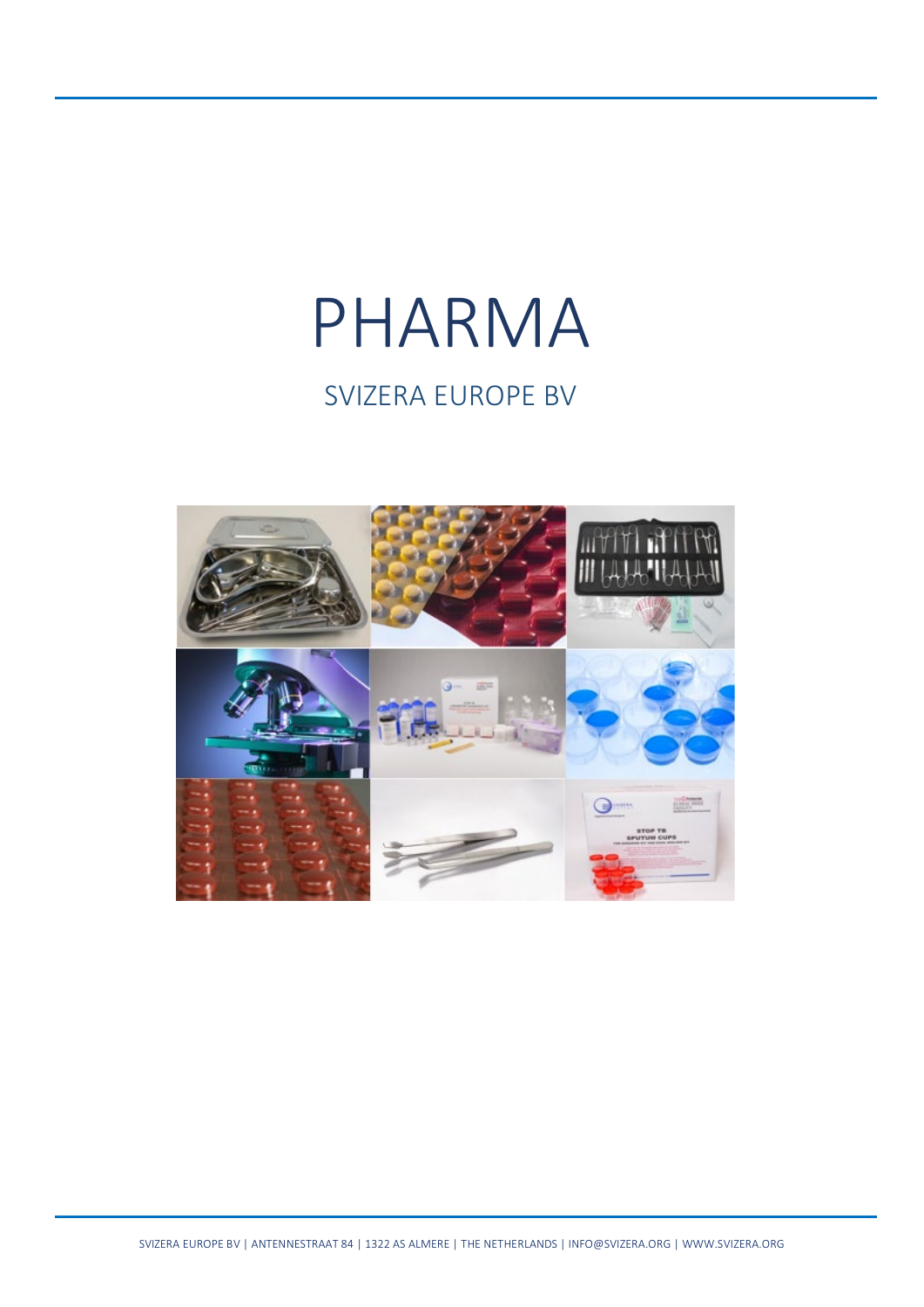Dear valued customer,

In addition to all the products mentioned in the product list, Svizera Europe BV can also supply a wide range of generic pharmaceuticals.

As the list of products is extensive, we have decided not to list each separate product in our product list.

Please contact us for any requests including essential medicines, medical consumables and equipment or chemicals.

We will then go through the requirements and we will prepare a quotation accordingly.

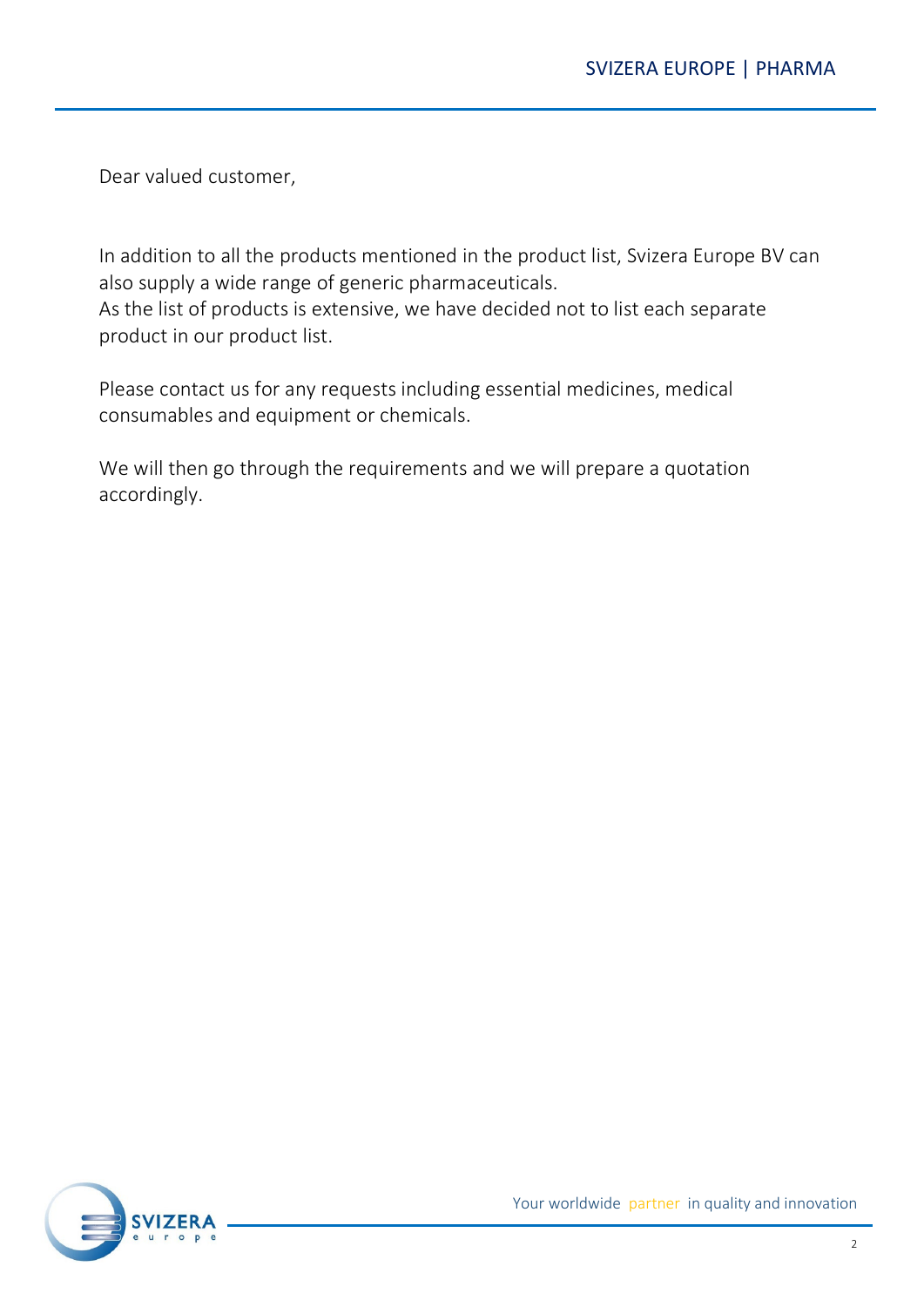# PATIENT KITS

## CATEGORY I & III PATIENTS KITS

#### Stop TB patient Kit Cat I+III, version A

6 units - Rifampicin 150mg / Isoniazid 75mg / Pyrazinamide 400mg / Ethambutol 275mg, blister sheet of 28 tablets

12 units - Rifampicin 150mg / Isoniazid 75mg, blister sheet of 28 tablets

#### Stop TB patient Kit Cat I+III, version B

6 units - Rifampicin 150mg / Isoniazid 75mg / Pyrazinamide 400mg / Ethambutol 275mg, blister sheet of 28 tablets

18 units - Ethambutol 400mg / Isoniazid 150mg, blister sheet of 28 tablets

#### Stop TB patient Kit Cat I+III, version C

6 units - Rifampicin 150mg / Isoniazid 75mg / Pyrazinamide 400mg / Ethambutol 275mg, blister sheet of 28 tablets

6 units - Rifampicin 150mg / Isoniazid 150mg, blister sheet of 28 tablets

### CATEGORY II PATIENTS KITS

#### Stop TB patient Kit Cat II, version A1

9 units - Rifampicin 150mg / Isoniazid 75mg / Pyrazinamide 400mg / Ethambutol 275mg, blister sheet of 28 tablets

15 units - Rifampicin 150mg / Isoniazid 75mg / Ethambutol 275mg, blister sheet of 28 tablets

60 units - Streptomycin sulphate powder for injection, 1g, vial

60 units - Water for injection, 5ml, ampoule

120 units - Syringes hypodermic, 5mL, Auto Disabling, Disposable, Sterile, 21G x 38mm Needle, locked plunger

1 unit - Needle hub-cutter

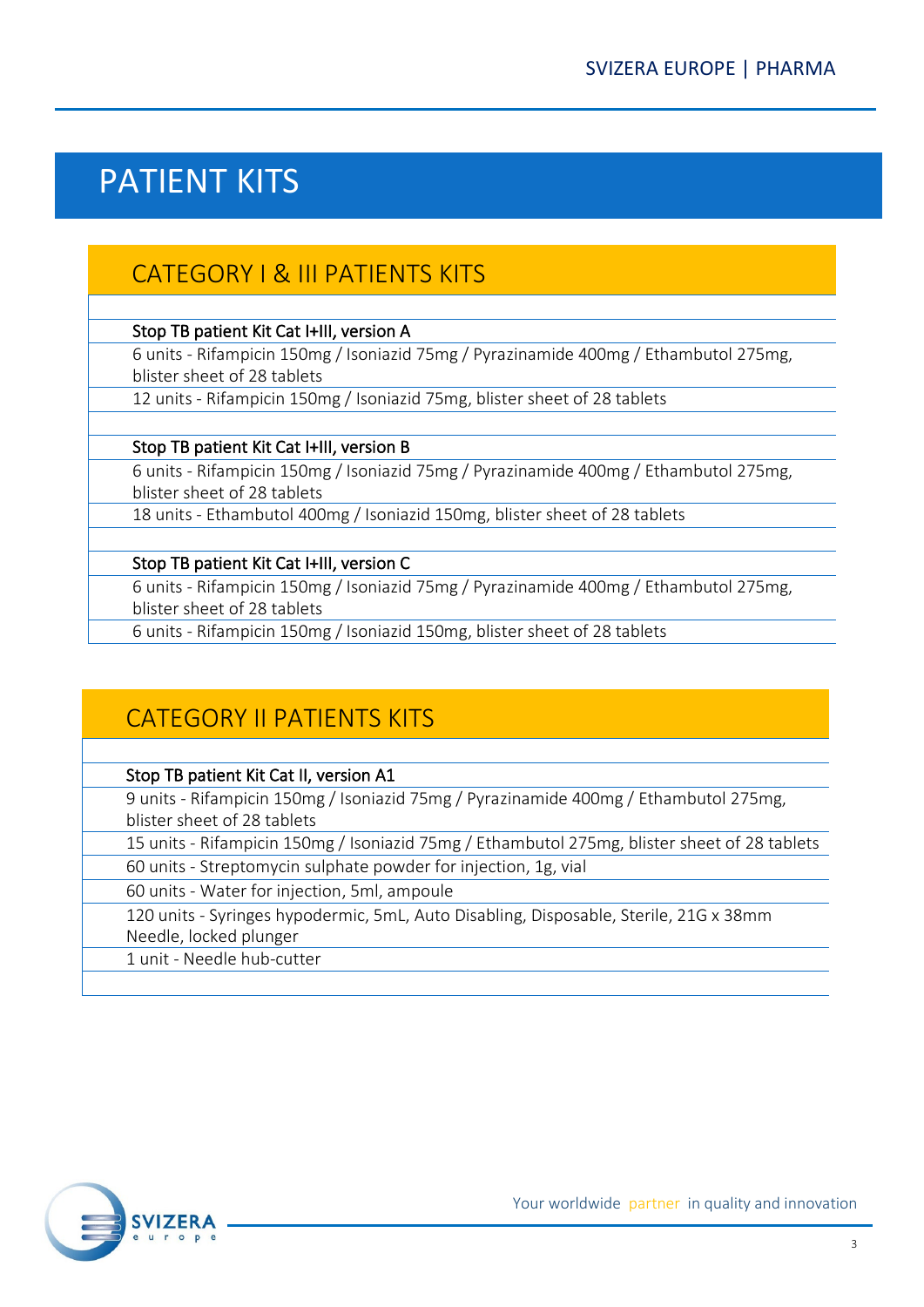### CATEGORY II PATIENTS KITS

#### Stop TB patient Kit Cat II, version A2

9 units - Rifampicin 150mg / Isoniazid 75mg / Pyrazinamide 400mg / Ethambutol 275mg, blister sheet of 28 tablets

15 units - Rifampicin 150mg / Isoniazid 75mg / Ethambutol 275mg, blister sheet of 28 tablets

60 units - Streptomycin sulphate powder for injection, 1g, vial

60 units - Water for injection, 5ml, ampoule

60 units – Syringe 5ml, 2-part, luer, disposable, sterile, with 21Gx1.5" by-packed needle, box. 1 unit - Needle hub-cutter

#### Stop TB patient Kit Cat II, version B1

9 units – Rifampicin 150mg / Isoniazid 75mg / Pyrazinamide 400mg / Ethambutol 275mg, blister sheet of 28 tablets

15 units – Rifampicin 150mg / Isoniazid 75mg, blister sheet of 28 tablets

10 units – Ethambutol 400mg

60 units – Streptomycin sulphate powder for injection, 1g, vial

60 units – Water for injection, 5ml, ampoule

120 units – Syringes hypodermic, 5mL, Auto Disabling, Disposable, Sterile, 21G x 38mm Needle, locked plunger

1 unit - Needle hub-cutter

#### Stop TB patient Kit Cat II, version B2

9 units - Rifampicin 150mg / Isoniazid 75mg / Pyrazinamide 400mg / Ethambutol 275mg, blister sheet of 28 tablets

15 units - Rifampicin 150mg / Isoniazid 75mg, blister sheet of 28 tablets

10 units - Ethambutol 400mg

60 units - Streptomycin sulphate powder for injection, 1g, vial

60 units - Water for injection, 5ml, ampoule

60 units - Syringe 5ml, 2-part, luer, disposable, sterile, with 21Gx1.5" by-packed needle, box.

1 unit - Needle hub-cutter

#### Stop TB patient Kit Cat II, version C1

9 units - Rifampicin 150mg / Isoniazid 75mg / Pyrazinamide 400mg / Ethambutol 275mg, blister sheet of 28 tablets

7 units - Rifampicin 150mg / Isoniazid 150mg, blister sheet of 28 tablets

7 units - Ethambutol 400mg

60 units - Streptomycin sulphate powder for injection, 1g, vial

60 units - Water for injection, 5ml, ampoule

120 units - Syringes hypodermic, 5mL, Auto Disabling, Disposable, Sterile, 21G x 38mm Needle, locked plunger

1 unit - Needle hub-cutter

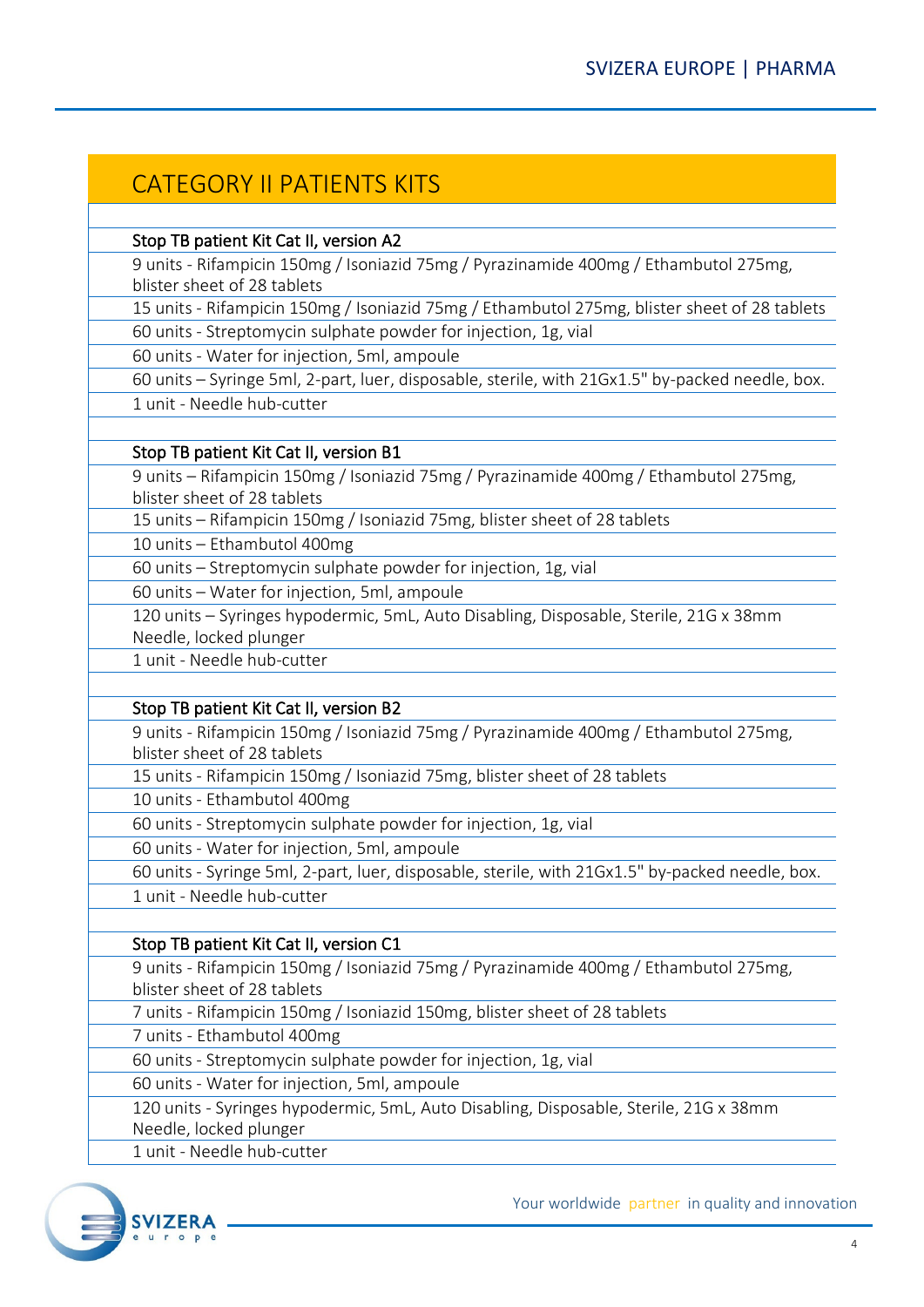## CATEGORY II PATIENTS KITS

Stop TB patient Kit Cat II, version C2

9 units - Rifampicin 150mg / Isoniazid 75mg / Pyrazinamide 400mg / Ethambutol 275mg, blister sheet of 28 tablets

7 units - Rifampicin 150mg / Isoniazid 150mg, blister sheet of 28 tablets

7 units - Ethambutol 400mg

60 units - Streptomycin sulphate powder for injection, 1g, vial

60 units - Syringe 5ml, 2-part, luer, disposable, sterile, with 21Gx1.5" by-packed needle, box.

60 units - Water for injection, 5ml, ampoule

1 unit - Needle hub-cutter

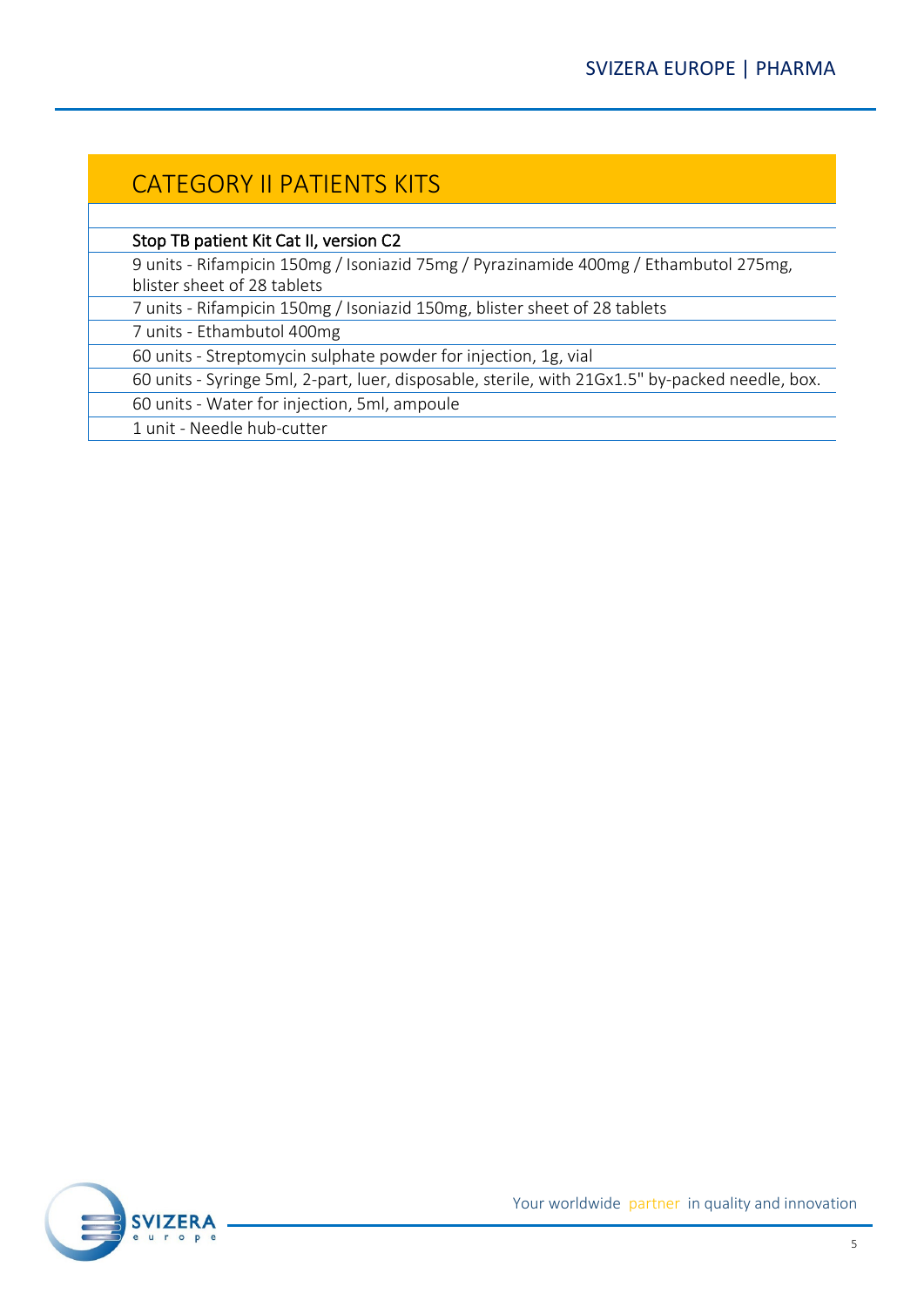# **CONTRACEPTIVES**

### **CONTRACEPTIVES**

Levonorgestrel USP 0.10mg / Ethinylestradiol USP 0.02mg tablets + placebo tablets Combi pack - cycle of 28 tablets containing 21 hormone tablets and 7 orange coloured placebos

Levonorgestrel USP 0.15mg / Ethinylestradiol USP 0.03mg tablets + ferrous Fumarate USP 75mg tablets

Combi pack - cycle of 28 tablets containing 21 hormone tablets and 7 Ferrous Fumarate tablets

Levonorgestrel USP 0.15mg / Ethinylestradiol USP 0.03mg tablets + placebo tablets Combi pack - cycle of 28 tablets containing 21 hormone tablets and 7 orange coloured placebos

Levonorgestrel USP 0.30mg / Ethinylestradiol USP 0.03mg tablets + Ferrous Fumarate USP 75mg tablets

Combi pack - cycle of 28 tablets containing 21 hormone tablets and 7 Ferrous Fumarate tablets

Levonorgestrel USP 0.15mg / Ethinylestradiol USP 0.03mg tablets Cycle containing 21 hormone tablets

Levonorgestrel 0.03mg tablets U.S.P. Cycle containing 28 hormone tablets

Levonorgestrel USP 0.075mg tablets Cycle containing 28 hormone tablets

Levonorgestrel USP 0.75mg tablets Cycle containing 2 tablets

Levonorgestrel USP 1.5mg tablets

Cycle containing 1 hormone tablet

Norgestrel USP 0.30mg / Ethinylestradiol USP 0.03mg tablets + Ferrous Fumarate USP 75mg tablets

Combi pack - cycle of 28 tablets containing 21 hormone tablets and 7 Ferrous Fumarate tablets

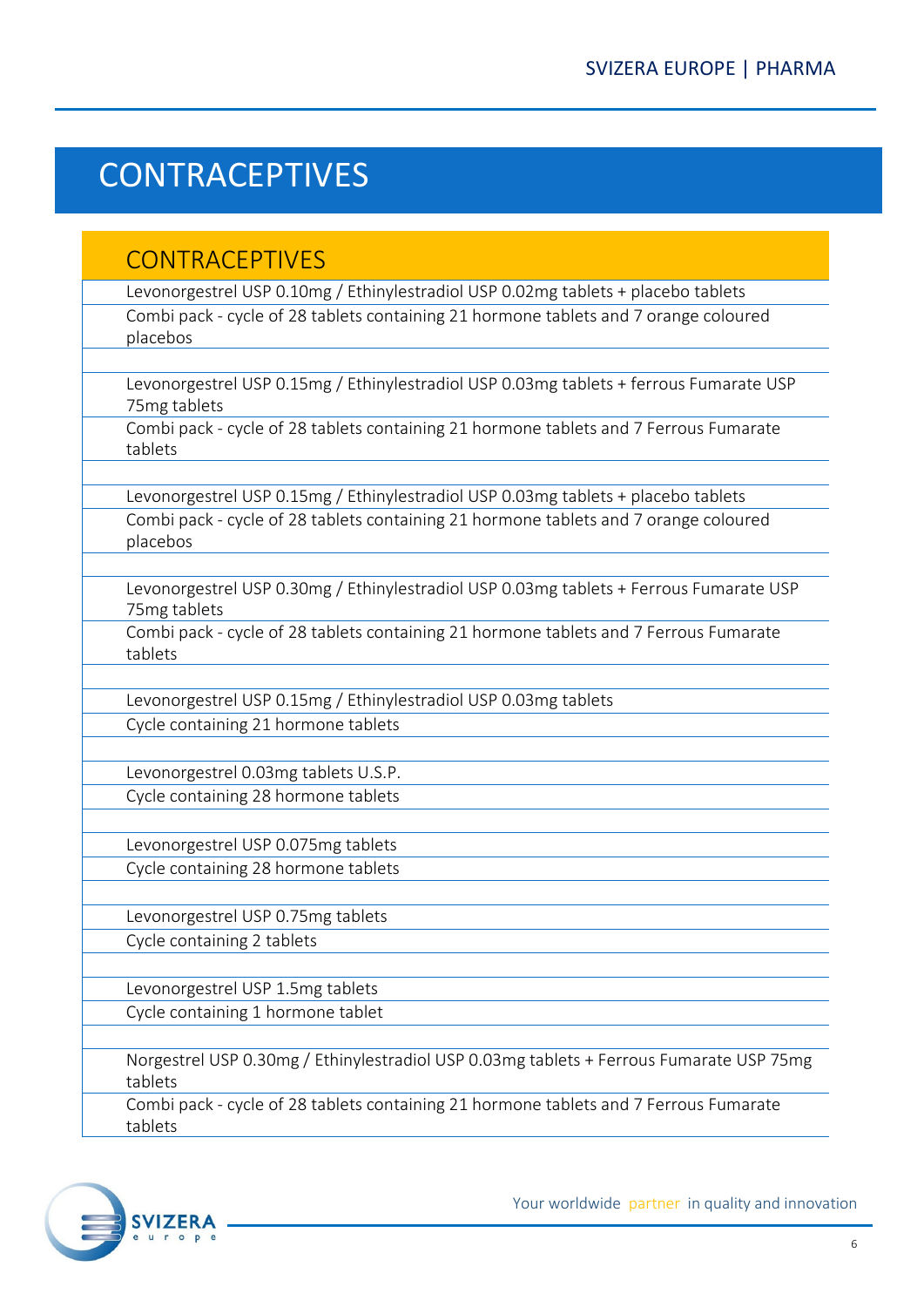# ANTIBIOTICS

## ANTIBIOTICS

| Amikacin 1g powder for injection                                          |  |
|---------------------------------------------------------------------------|--|
| Amoxicillin 125mg tablets                                                 |  |
| Amoxicillin 250mg tablets/capsules/granules                               |  |
| Amoxicillin 500mg tablets/capsules                                        |  |
| Amoxicillin 125mg/5ml powder for oral suspension                          |  |
| Amoxicillin 250mg/5ml powder for oral suspension                          |  |
| Amoxicillin Sodium 0.5g/7ml powder for injection                          |  |
| Amoxicillin Sodium 1.0g/7ml powder for injection                          |  |
| Amoxicillin 250mg/Clavulanic Acid 125mg tablets                           |  |
| Amoxicillin 500mg/Clavulanic Acid 125mg tablets                           |  |
| Amoxicillin 875mg/Clavulanic Acid 125mg tablets                           |  |
| Amoxicillin 250mg/Clavulanate acid 50mg powder for injection              |  |
| Amoxicillin 500mg/Clavulanate acid 100mg powder for injection             |  |
| Amoxicillin 1000mg/Clavulanate acid 200mg powder for injection            |  |
| Amoxicillin 125mg/Clavulanate acid 31.25mg 5ml powder for oral suspension |  |
|                                                                           |  |

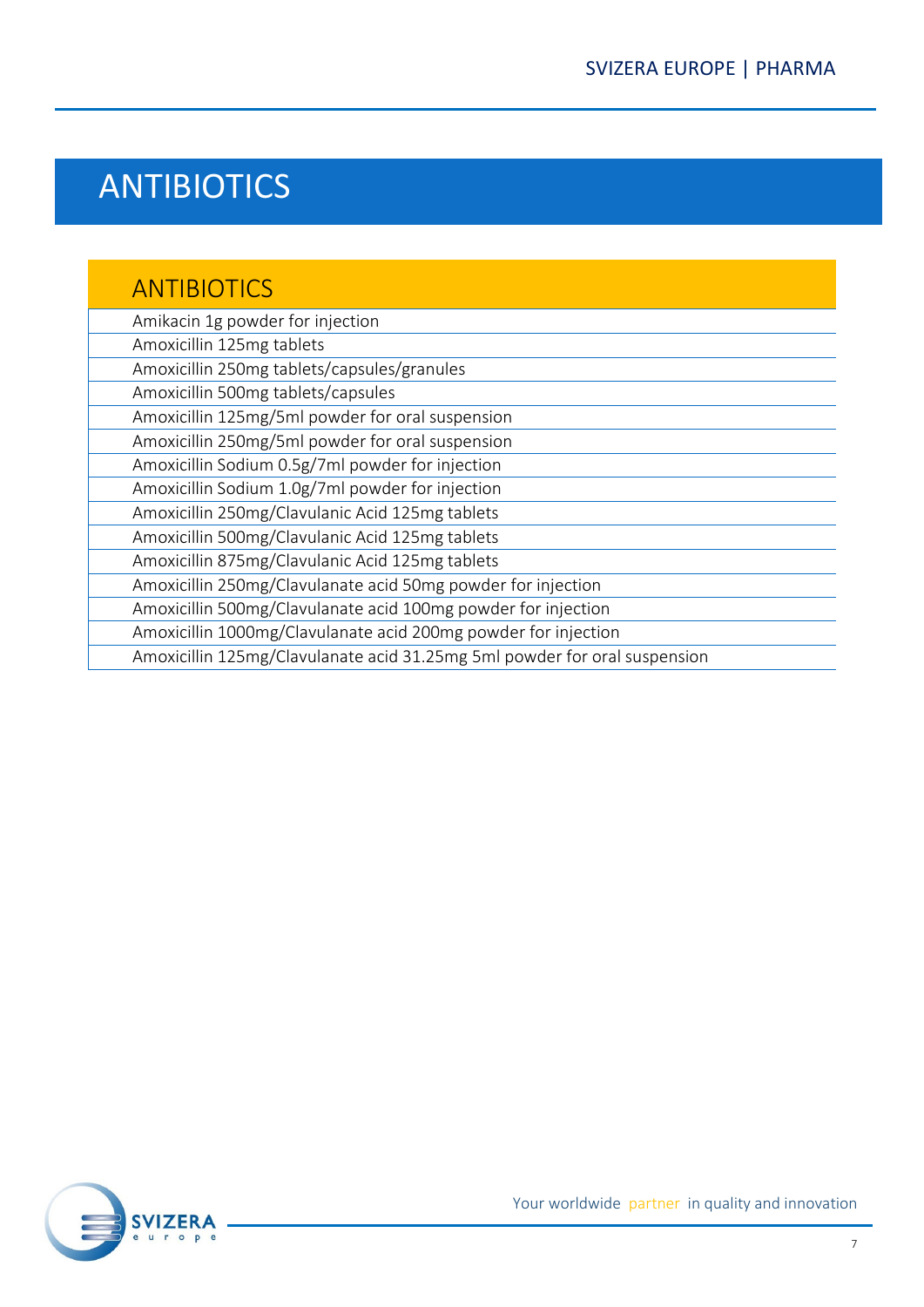# TUBERCULOSIS MEDICATION

Our dosage forms of our Tuberculosis medication include tablets, capsules, suspensions and powders for injection. All our anti-TB drugs in tablet form can be supplied in bulk packaging as well as blister packaging. The unit pack size and layout of the packaging can be adjusted to the needs of the program. For specific requests please do not hesitate to contact us

| <b>FIRST-LINE TUBERCULOSIS MEDICATION</b>                           |
|---------------------------------------------------------------------|
| Ethambutol 100mg tablet                                             |
| Ethambutol 200mg tablet                                             |
| Ethambutol 400mg tablet                                             |
| Ethambutol 400mg / Isoniazid 150mg tablet                           |
| Ethambutol 600mg tablet                                             |
| Ethambutol 800mg tablet                                             |
| Isoniazid 75mg tablet                                               |
| Isoniazid 100mg tablet                                              |
| Isoniazid 150mg tablet                                              |
| Isoniazid 300mg tablet                                              |
| Isoniazid 300mg / Thiacetazone 50mg tablet                          |
| Pyrazinamide 150mg tablet                                           |
| Pyrazinamide 250mg tablet                                           |
| Pyrazinamide 400mg tablet                                           |
| Pyrazinamide 500mg tablet                                           |
| Pyrazinamide 750mg tablet                                           |
| Rifampicin 60mg / Isoniazid 30mg tablet/sachet                      |
| Rifampicin 60mg / Isoniazid 30mg / Pyrazinamide 150mg tablet/sachet |
| Rifampicin 60mg / Isoniazid 60mg tablet/sachet                      |
| Rifampicin 120mg / Isoniazid 50mg / Pyrazinamide 300mg tablet       |
| Rifampicin 120mg / Isoniazid 60mg tablet                            |
| Rifampicin 150mg tablet/capsules                                    |
| Rifampicin 150mg / Isoniazid 75mg tablet                            |
| Rifampicin 150mg / Isoniazid 100mg tablet                           |
| Rifampicin 150mg / Isoniazid 150mg tablet                           |
| Rifampicin 150mg / Isoniazid 200mg tablet                           |

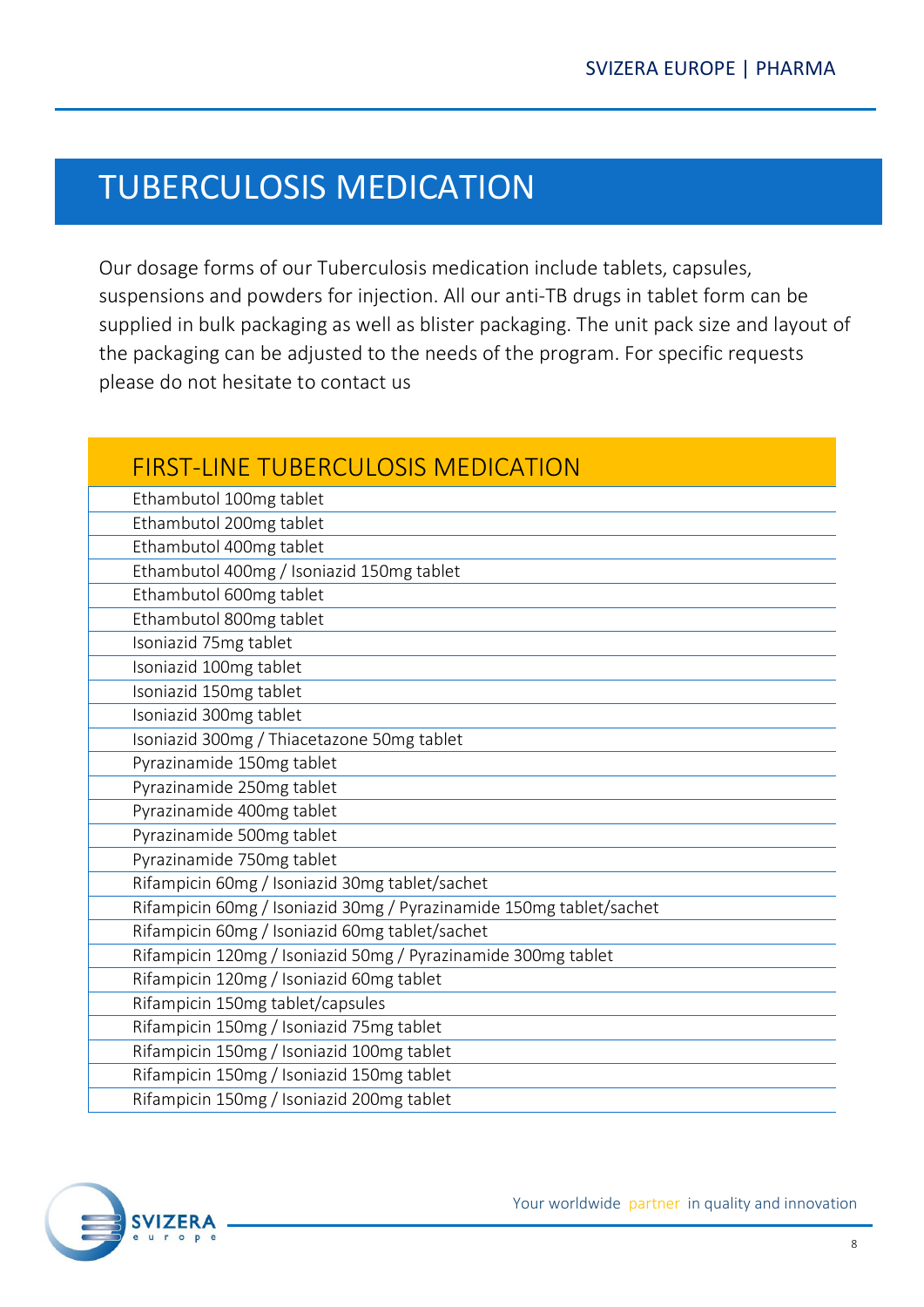| <b>FIRST-LINE TUBERCULOSIS MEDICATION</b>                                          |
|------------------------------------------------------------------------------------|
| Rifampicin 150mg / Isoniazid 75mg / Ethambutol 275mg tablet                        |
| Rifampicin 150mg / Isoniazid 75mg / Pyrazinamide 400mg tablet                      |
| Rifampicin 150mg / Isoniazid 75mg / Pyrazinamide 400mg / Ethambutol 275mg tablet   |
| Rifampicin 300mg tablet/capsules                                                   |
| Rifampicin 300mg / Isoniazid 150mg tablet/sachet                                   |
| Rifampicin 300mg / Isoniazid 150mg / Ethambutol 550mg sachet                       |
| Rifampicin 300mg / Isoniazid 200mg tablet                                          |
| Rifampicin 300mg / Isoniazid 150mg / Ethambutol 550mg / Pyrazinamide 800mg sachet  |
| Rifampicin 450mg tablet/capsules                                                   |
| Rifampicin 450mg / Isoniazid 225mg sachet                                          |
| Rifampicin 450mg / Isoniazid 225mg / Ethambutol 825mg sachet                       |
| Rifampicin 450mg / Isoniazid 225mg / Ethambutol 825mg / Pyrazinamide 1200mg sachet |
| Rifampicin 450mg / Isoniazid 300mg sachet                                          |
| Streptomycin (as sulphate) powder for injection 1g vial                            |
| Water for Injection (WFI) 5ml, plastic ampoule                                     |
| Amikacin, 1g vial                                                                  |
| Capreomycin Injection 1g vial                                                      |
| Cefoxitin 1g vial                                                                  |
| Ciprofloxacine 500mg tablet                                                        |
| Cycloserine 250mg capsules                                                         |
| Erytromycine 250mg tablet                                                          |
| Ethionamide 250mg tablet                                                           |
| Gatifloxacin 200mg tablet                                                          |
| Gatifloxacin 400mg tablet                                                          |
| Kanamycin sulphate 1g vial                                                         |
| Levofloxacin 250mg tablet                                                          |
| Levofloxacin 500mg tablet                                                          |
| Moxifloxacin 400mg tablet                                                          |
| Ofloxacin 200mg tablet                                                             |
| Ofloxacin 400mg tablet                                                             |
| PAS sachets (4gms of PAS Active Pharmaceutical Ingredient) sachet                  |
| Prothionamide 250mg tablet                                                         |
| Pyridoxine 5mg tablet                                                              |
| Pyridoxine 50mg tablet                                                             |